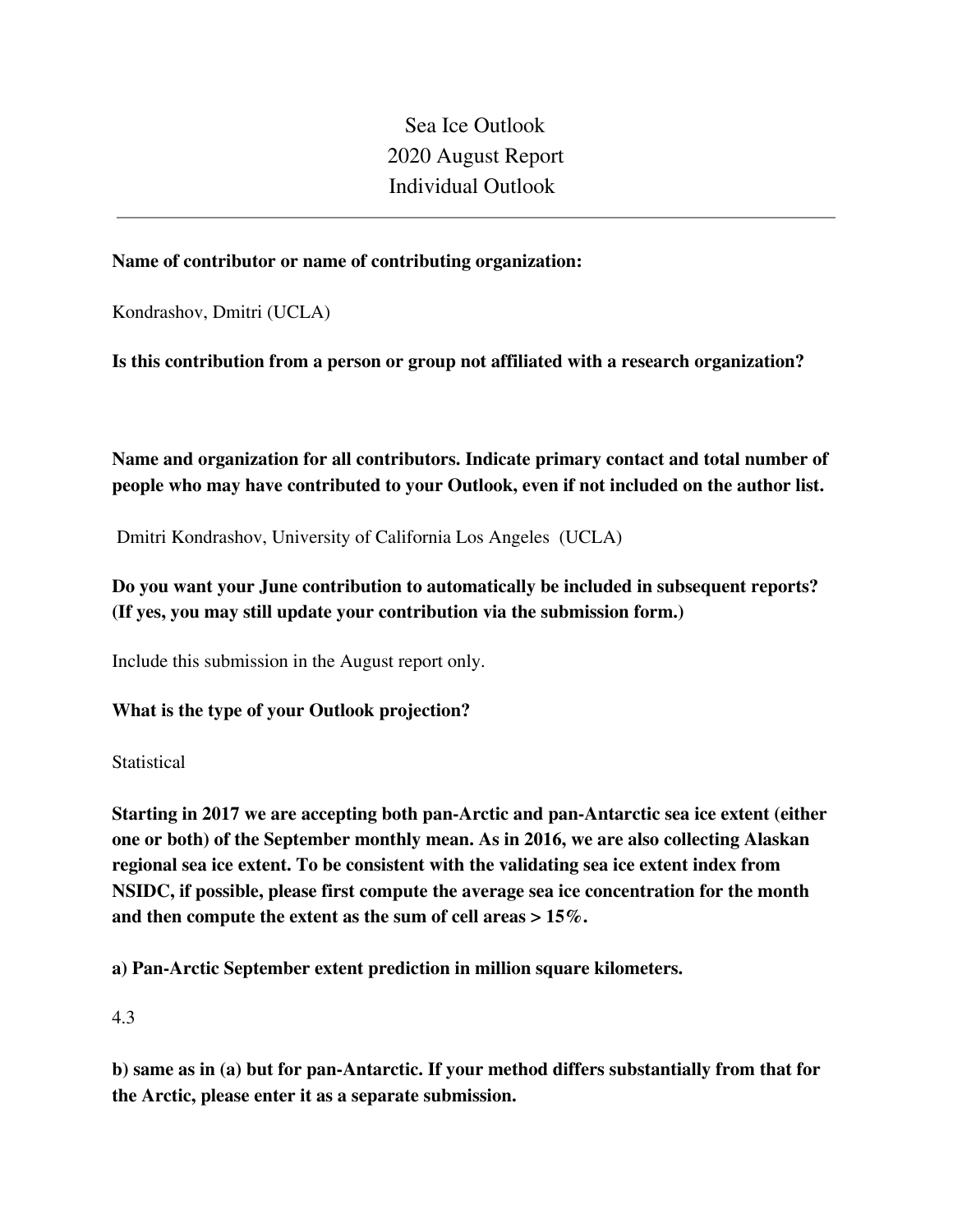**c) same as in (b) but for the Alaskan region. Please also tell us maximum possible extent if every ocean cell in your region were ice covered.**

## 0.57

**"Executive summary" of your Outlook contribution (using 300 words or less) describe how and why your contribution was formulated. To the extent possible, use non-technical language.**

This statistical model forecast is based on nonlinear stochastic modeling techniques applied to the regional

Arctic Sea Ice Extent dataset.

### **Brief explanation of Outlook method (using 300 words or less).**

Nonlinear inverse stochastic modeling techniques have been applied to the regional Arctic Sea Ice Extent (SIE) from Sea Ice Index Version 3 dataset. The daily SIE data were aggregated to provide weekly-sampled dataset over several Arctic sectors. The predictive model has been derived from SIE anomalies with annual cycle removed, and is initialized from latest SIE conditions (August 2020) by ensemble of stochastic noise realizations to provide probabilistic regional Arctic forecasts in September, as well as pan-Arctic ones.

#### References:

1. Kondrashov, D., M. D. Chekroun, and M. Ghil, 2018: Data-adaptive harmonic decomposition and prediction of Arctic sea ice extent, Dynamics and Statistics of the Climate System, 3(1), doi:10.1093/climsys/dzy001.

2. Kondrashov, D., M.D. Chekroun, and M. Ghil, 2015: Data-driven non-Markovian closure models, Physica D, 297, 33-55, doi:10.1016/j.physd.2014.12.005.

#### **Tell us the dataset used for your initial Sea Ice Concentration (SIC).**